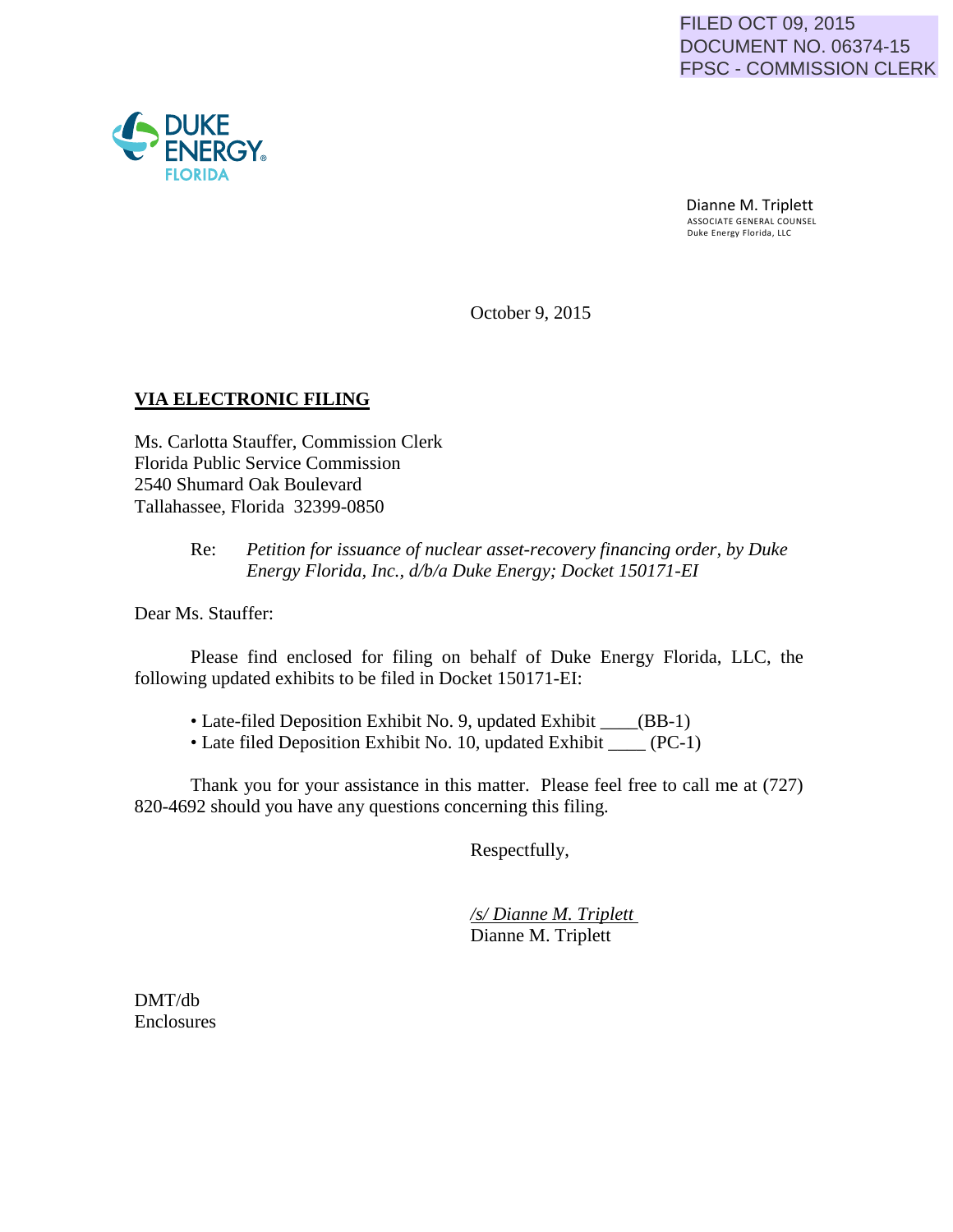|          |                                                                                                               |               |                    |               | $(1)$ Estimate as of |                           |
|----------|---------------------------------------------------------------------------------------------------------------|---------------|--------------------|---------------|----------------------|---------------------------|
| Line No. | Description                                                                                                   |               | Lower End of Range |               | September 30, 2015   | <b>Upper End of Range</b> |
|          | <b>Underwriting Fees and Expenses</b>                                                                         | \$            | 4,778,848          | \$            | 5,178,848            | \$<br>6,473,560           |
| 2        | Servicer Set-up Fees (including Information Technology Programming                                            |               | 900,000            |               | 900,000              | 2,900,000                 |
| 3        | Legal Fees                                                                                                    |               | 1,900,000          |               | 2,300,000            | 2,700,000                 |
| 4        | <b>Rating Agency Fees</b>                                                                                     |               | 1,128,500          |               | 1,564,250            | 2,000,000                 |
| 5        | <b>Commission Financial Advisor Fee</b>                                                                       |               | 500,000            |               | 850,000              | 1,200,000                 |
| 6        | DEF Structuring Advisor Fee                                                                                   |               | 400,000            |               | 400,000              | 600,000                   |
|          | <b>Auditor Fees</b>                                                                                           |               | 170,000            |               | 212,500              | 255,000                   |
| 8        | <b>SEC</b> Fees                                                                                               |               | 150,446            |               | 150,446              | 150,446                   |
| 9        | SPE Set-up Fee                                                                                                |               | 20,000             |               | 60,000               | 100,000                   |
| 10       | Marketing and Miscellaneous Fees and Expenses - to be determined                                              |               |                    |               | 45,000               | 90,000                    |
| 11       | Printing/Edgarizing Fee                                                                                       |               | 20,000             |               | 25,000               | 30,000                    |
| 12       | Trustee/Trustee Counsel Fees and Expenses                                                                     |               | 10,000             |               | 17,500               | 25,000                    |
| 13       | Original Issue Discount - to be determined                                                                    |               |                    |               |                      |                           |
| 14       | Other Ancillary Agreements - to be determined                                                                 |               |                    |               |                      |                           |
|          | Total                                                                                                         | $\mathcal{S}$ | 9,977,794          | $\mathcal{S}$ | 11,703,544           | \$<br>16,524,006          |
|          | Estimated CR3 Regulatory Asset, as of 12/31/15                                                                | \$            | 1,283,012,000      |               |                      |                           |
|          | Estimated carrying costs subsequent to 12/31/15 to bond issuance date                                         |               | <b>TBD</b>         |               |                      |                           |
|          | Estimated Up-front Bond Issuance Costs Included in Proposed Structure<br>(approximates current best estimate) |               | 11,700,000         |               |                      |                           |
|          | <b>Estimated Principal Amount of Nuclear Asset-Recovery Bonds</b>                                             | $\mathcal{S}$ | 1,294,712,000      |               |                      |                           |

 $<sup>(1)</sup>$  Estimate for Underwriting Fees and Expenses is based on 40 bps, with no crediting of Morgan Stanley structuring advisor fee.</sup> Items 3, 4, 5, 7, 9, 10, 11, and 12 are based on the average of the lower end and higher end estimates as submitted in July 2015. Items 2, 6, and 8 can be more accurately estimated as of 9/30/2015 and thus reflect current best estimates.

## **Estimated Up-front Nuclear Asset-Recovery Bond Issuance Costs**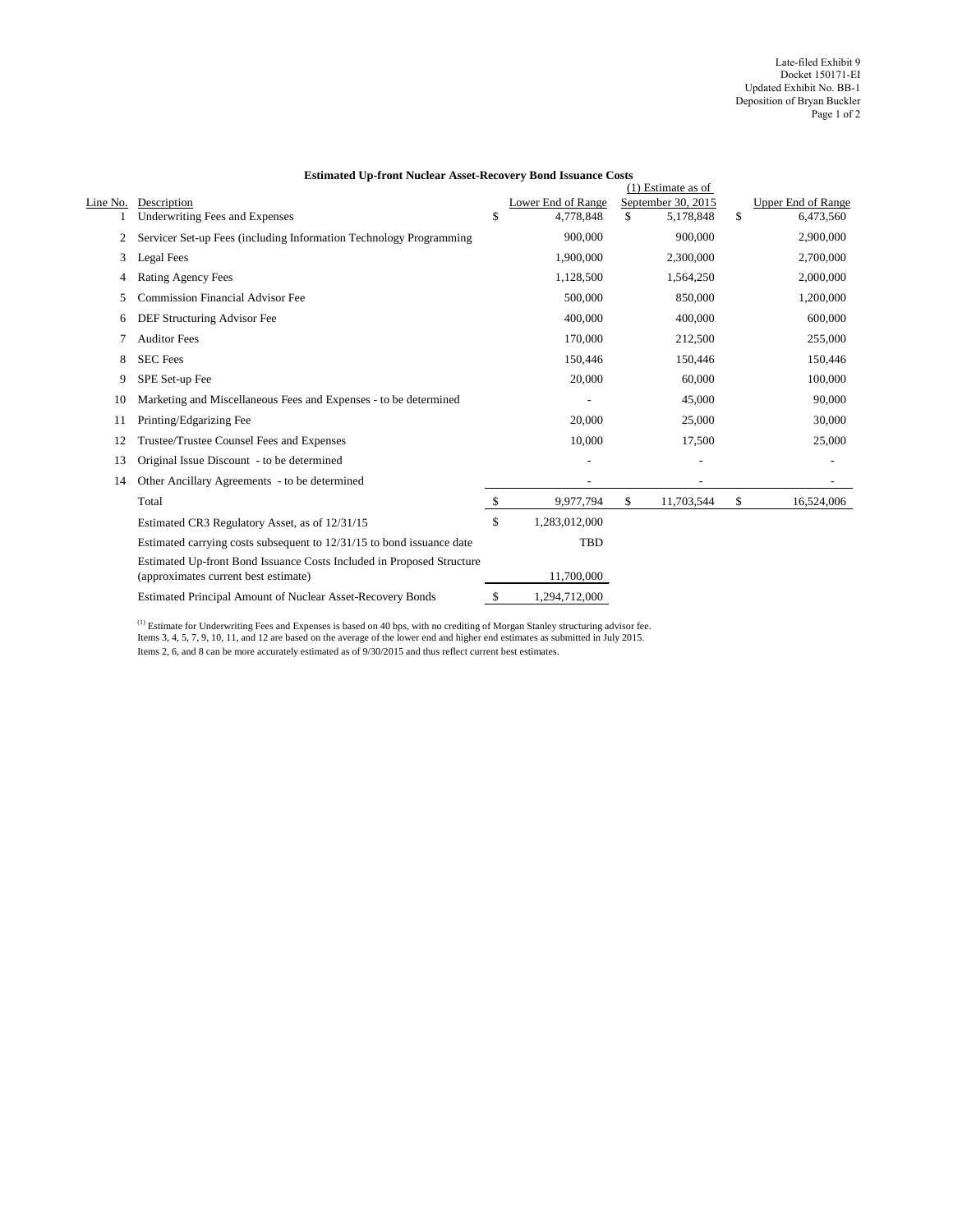| <u>Line No.</u> | Description                                                                                                                                                                             | <b>Lower End of Range</b> | <b>Upper End of Range</b> |
|-----------------|-----------------------------------------------------------------------------------------------------------------------------------------------------------------------------------------|---------------------------|---------------------------|
|                 | Servicing Fee $^{(1)}$                                                                                                                                                                  | \$<br>647,356             | \$<br>7,768,272           |
| 2               | Return on Invested Capital                                                                                                                                                              | 238,227                   | 238,227                   |
| 3               | <b>Administration Fee</b>                                                                                                                                                               | 50,000                    | 100,000                   |
| 4               | <b>Auditor Fees</b>                                                                                                                                                                     | 50,000                    | 100,000                   |
| 5               | <b>Regulatory Assessment Fees</b>                                                                                                                                                       | 72,833                    | 72,833                    |
| 6               | <b>Legal Fees</b>                                                                                                                                                                       | 30,000                    | 30,000                    |
|                 | <b>Rating Agency Surveillance Fees</b>                                                                                                                                                  | 50,000                    | 50,000                    |
| 8               | <b>Trustee Fees</b>                                                                                                                                                                     | 10,000                    | 10,000                    |
| 9               | <b>Independent Manager Fees</b>                                                                                                                                                         | 5,000                     | 7,500                     |
| 10              | Miscellaneous Fees and Expenses                                                                                                                                                         | 1,700                     | 15,000                    |
|                 | Total                                                                                                                                                                                   | 1,155,116                 | \$<br>8,391,832           |
|                 | Amount used in developing annual revenue requirement estimates, as an<br>approximation of the lower end of the range (i.e. continually evolving<br>estimate) - $$575,000$ semi-annually | \$<br>1,150,000           |                           |

 $^{(1)}$  Low end of the range assumes DEF is the servicer (0.05%). Upper end of range reflects an alternative servicer (0.60%).

# **Estimated Annual Ongoing Financing Costs**

Late-filed Exhibit 9 Docket 150171-EI Updated Exhibit No. BB-1 Deposition of Bryan Buckler Page 2 of 2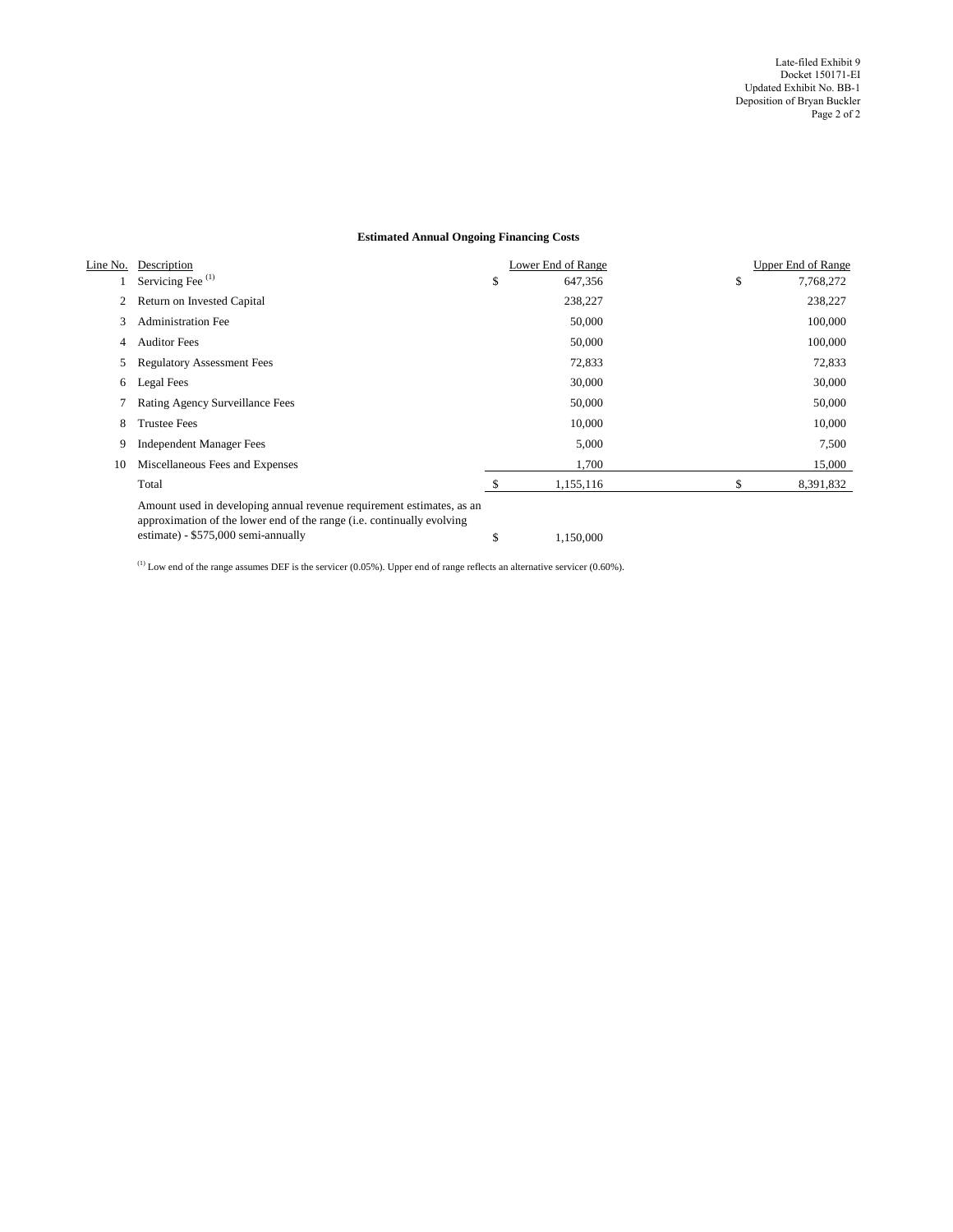#### Preliminary Capital Structure (1)(2)(3)(4)(5)

Late-filed Exhibit 10 Docket 150171-EI Updated Exhibit No. PC-1 Deposition of Bryan Buckler Page 1 of 3

#### **Duke Energy Florida CR3 Preliminary Capital Structure**

|              |                | Weighted     | Assumed |        |                        |                       | Principal |                    |
|--------------|----------------|--------------|---------|--------|------------------------|-----------------------|-----------|--------------------|
| <b>Class</b> | <b>Balance</b> | Average Life | Ratings | Coupon | <b>First Principal</b> | <b>Expected Final</b> | Window    | <b>Legal Final</b> |
| $A-1$        | 135.000.000    | 2.0          | AAA     | 1.240% | 10/1/2016              | 4/1/2019              | 31        | 4/1/2020           |
| $A-2$        | 190.110.000    | 5.0          | AAA     | 2.280% | 4/1/2019               | 10/1/2022             | 43        | 10/1/2023          |
| $A-3$        | 412.270.000    | 10.0         | AAA     | 3.200% | 10/1/2022              | 4/1/2029              | 79        | 4/1/2030           |
| $A-4$        | 557.332.000    | 16.7         | AAA     | 3.740% | 4/1/2029               | 10/1/2035             | 79        | 10/1/2037          |
| <b>Total</b> | 1.294.712.000  | 11.3         |         | 3.406% |                        |                       |           |                    |

#### **Key Items & Assumptions**

| Servicing Fee                   | 647,356        |
|---------------------------------|----------------|
| Other Ongoing Expenses          | 502,644        |
| <b>Closing Curves</b>           | 6/30/2015      |
| Securitization Closing Date     | 1/1/2016       |
| First True-Up Date              | 7/1/2016       |
| First Bond Payment Date         | 10/1/2016      |
| Securitization Expected Final   | 10/1/2035      |
| Securitization Legal Final      | 10/1/2037      |
| Semi-Annual True-Up Months      | July, January  |
| Semi-Annual Payment Date Months | October, April |

#### **Notes**

1. Structure is preliminary and subject to change based on market conditions and rating agency requirements at the time of pricing

2. Structure is based in part upon information supplied by Duke which is believed to be reliable but has not been verified. Estimates of future performance are based on assumptions that may not be realized. Actual events may differ from those assumed and changes to any assumptions may have a material impact on any projections or estimates. Other events not taken into account may occur and may significantly affect the projections or estimates. Certain assumptions may have been made for modeling purposes only to simplify the presentation and/or calculation of any projections or estimates, and Morgan Stanley does not represent that any such assumptions will reflect actual future events

#### 4. Total deal size is an estimate and subject to change based on the ongoing discussions between DEF and the Commission

5. Structure is based on the estimated December 31, 2015 regulatory asset balance per the August 31, 2015 stipulation. Upfront and ongoing financing costs are based on the updated Exhibit BB-1 filed in early October 2015. Expense amounts are estimates and subject to change

<sup>3.</sup> Assumes the forecast for power consumption and collection curve provided by Duke and no collections for the first month of the transaction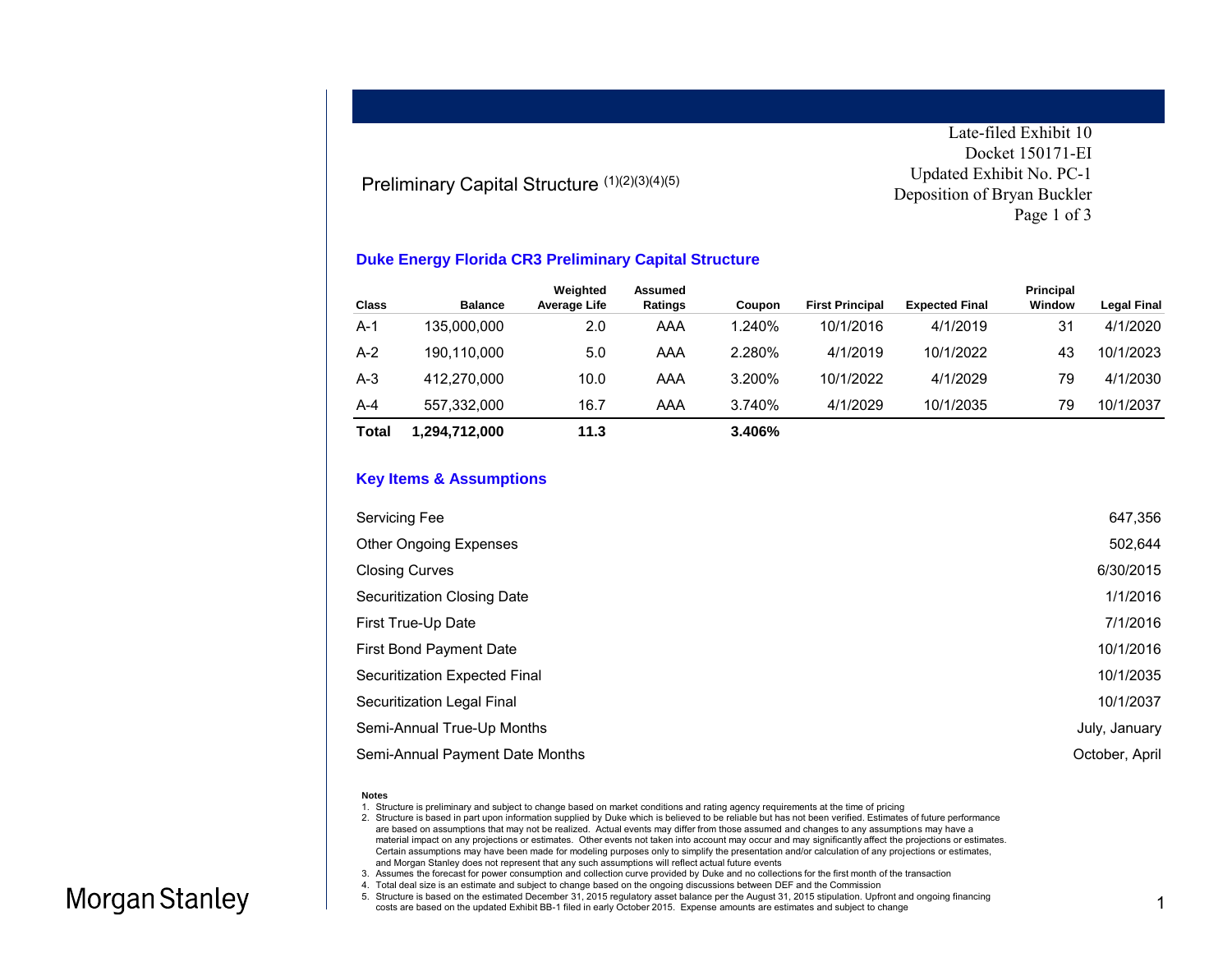# Semi-Annual Revenue Requirement

Late-filed Exhibit 10 Docket 150171-EI Updated Exhibit No. PC-1 Deposition of Bryan Buckler

|                         |           |                    |            |            |                    | Deposition of Bryan Buckler<br>Page 2 of 3<br>Semi-Annual |             |                       |  |
|-------------------------|-----------|--------------------|------------|------------|--------------------|-----------------------------------------------------------|-------------|-----------------------|--|
|                         |           |                    |            |            |                    |                                                           | Revenue     | <b>Annual Revenue</b> |  |
| Payment                 | Date      | <b>Balance BOP</b> | Interest   | Principal  | <b>Balance EOP</b> | <b>Ongoing Fees</b>                                       | Requirement | Requirement           |  |
| 0                       | 1/1/2016  | 1,294,712,000      |            |            | 1,294,712,000      |                                                           |             |                       |  |
| 1                       | 10/1/2016 | 1,294,712,000      | 30,034,024 | 15,605,068 | 1,279,106,932      | 862,500                                                   | 46,501,592  | 46,501,592            |  |
| $\overline{\mathbf{c}}$ | 4/1/2017  | 1,279,106,932      | 19,925,931 | 24,046,220 | 1,255,060,712      | 575,000                                                   | 44,547,151  |                       |  |
| 3                       | 10/1/2017 | 1,255,060,712      | 19,776,844 | 28,578,209 | 1,226,482,503      | 575,000                                                   | 48,930,053  | 93,477,204            |  |
| 4                       | 4/1/2018  | 1,226,482,503      | 19,599,660 | 24,366,450 | 1,202,116,053      | 575,000                                                   | 44,541,110  |                       |  |
| 5                       | 10/1/2018 | 1,202,116,053      | 19,448,588 | 28,912,507 | 1,173,203,546      | 575,000                                                   | 48,936,094  | 93,477,204            |  |
| 6                       | 4/1/2019  | 1,173,203,546      | 19,269,330 | 24,663,664 | 1,148,539,883      | 575,000                                                   | 44,507,994  |                       |  |
| 7                       | 10/1/2019 | 1,148,539,883      | 19,058,320 | 29,335,890 | 1,119,203,993      | 575,000                                                   | 48,969,210  | 93,477,204            |  |
| 8                       | 4/1/2020  | 1,119,203,993      | 18,723,891 | 25,399,704 | 1,093,804,289      | 575,000                                                   | 44,698,595  |                       |  |
| 9                       | 10/1/2020 | 1,093,804,289      | 18,434,334 | 29,769,274 | 1,064,035,014      | 575,000                                                   | 48,778,609  | 93,477,204            |  |
| 10                      | 4/1/2021  | 1,064,035,014      | 18,094,965 | 25,608,250 | 1,038,426,764      | 575,000                                                   | 44,278,215  |                       |  |
| 11                      | 10/1/2021 | 1,038,426,764      | 17,803,031 | 30,820,958 | 1,007,605,806      | 575,000                                                   | 49,198,989  | 93,477,204            |  |
| 12                      | 4/1/2022  | 1,007,605,806      | 17,451,672 | 26,424,347 | 981,181,459        | 575,000                                                   | 44,451,019  |                       |  |
| 13                      | 10/1/2022 | 981, 181, 459      | 17,150,434 | 31,300,751 | 949,880,708        | 575,000                                                   | 49,026,185  | 93,477,204            |  |
| 14                      | 4/1/2023  | 949,880,708        | 16,702,888 | 27,095,916 | 922,784,792        | 575,000                                                   | 44,373,804  |                       |  |
| 15                      | 10/1/2023 | 922,784,792        | 16,269,353 | 32,259,047 | 890,525,745        | 575,000                                                   | 49,103,400  | 93,477,204            |  |
| 16                      | 4/1/2024  | 890,525,745        | 15,753,208 | 28,171,026 | 862,354,718        | 575,000                                                   | 44,499,235  |                       |  |
| 17                      | 10/1/2024 | 862,354,718        | 15,302,472 | 33,100,497 | 829,254,221        | 575,000                                                   | 48,977,969  | 93,477,204            |  |
| 18                      | 4/1/2025  | 829,254,221        | 14,772,864 | 28,969,109 | 800,285,112        | 575,000                                                   | 44,316,973  |                       |  |
| 19                      | 10/1/2025 | 800,285,112        | 14,309,358 | 34,275,873 | 766,009,239        | 575,000                                                   | 49,160,231  | 93,477,204            |  |
| 20                      | 4/1/2026  | 766,009,239        | 13,760,944 | 30,066,796 | 735,942,443        | 575,000                                                   | 44,402,741  |                       |  |
| 21                      | 10/1/2026 | 735,942,443        | 13,279,875 | 35,219,588 | 700,722,855        | 575,000                                                   | 49,074,463  | 93,477,204            |  |
| 22                      | 4/1/2027  | 700,722,855        | 12,716,362 | 31,068,365 | 669,654,490        | 575,000                                                   | 44,359,728  |                       |  |
| 23                      | 10/1/2027 | 669,654,490        | 12,219,268 | 36,323,208 | 633,331,282        | 575,000                                                   | 49,117,476  | 93,477,204            |  |
| 24                      | 4/1/2028  | 633,331,282        | 11,638,097 | 32,268,297 | 601,062,985        | 575,000                                                   | 44,481,394  |                       |  |
| 25                      | 10/1/2028 | 601,062,985        | 11,121,804 | 37,299,006 | 563,763,979        | 575,000                                                   | 48,995,810  | 93,477,204            |  |
| 26                      | 4/1/2029  | 563,763,979        | 10,525,020 | 33,201,749 | 530,562,229        | 575,000                                                   | 44,301,770  |                       |  |
| 27                      | 10/1/2029 | 530,562,229        | 9,921,514  | 38,678,921 | 491,883,308        | 575,000                                                   | 49,175,434  | 93,477,204            |  |
| 28                      | 4/1/2030  | 491,883,308        | 9,198,218  | 34,617,759 | 457,265,549        | 575,000                                                   | 44,390,977  |                       |  |
| 29                      | 10/1/2030 | 457,265,549        | 8,550,866  | 39,960,361 | 417,305,188        | 575,000                                                   | 49,086,227  | 93,477,204            |  |
| 30                      | 4/1/2031  | 417,305,188        | 7,803,607  | 35,970,966 | 381,334,222        | 575,000                                                   | 44,349,573  |                       |  |
| 31                      | 10/1/2031 | 381,334,222        | 7,130,950  | 41,421,681 | 339,912,541        | 575,000                                                   | 49,127,631  | 93,477,204            |  |
| 32                      | 4/1/2032  | 339,912,541        | 6,356,365  | 37,541,959 | 302,370,582        | 575,000                                                   | 44,473,324  |                       |  |
| 33                      | 10/1/2032 | 302,370,582        | 5,654,330  | 42,774,550 | 259,596,032        | 575,000                                                   | 49,003,880  | 93,477,204            |  |
| 34                      | 4/1/2033  | 259,596,032        | 4,854,446  | 38,874,768 | 220,721,264        | 575,000                                                   | 44,304,214  |                       |  |
| 35                      | 10/1/2033 | 220,721,264        | 4,127,488  | 44,470,503 | 176,250,761        | 575,000                                                   | 49,172,990  | 93,477,204            |  |
| 36                      | 4/1/2034  | 176,250,761        | 3,295,889  | 40,517,292 | 135,733,469        | 575,000                                                   | 44,388,181  |                       |  |
| 37                      | 10/1/2034 | 135,733,469        | 2,538,216  | 45,975,807 | 89,757,662         | 575,000                                                   | 49,089,023  | 93,477,204            |  |
| 38                      | 4/1/2035  | 89,757,662         | 1,678,468  | 42,106,685 | 47,650,977         | 575,000                                                   | 44,360,153  |                       |  |
| 39                      | 10/1/2035 | 47,650,977         | 891,073    | 47,650,977 |                    | 575,000                                                   | 49,117,051  | 93,477,204            |  |